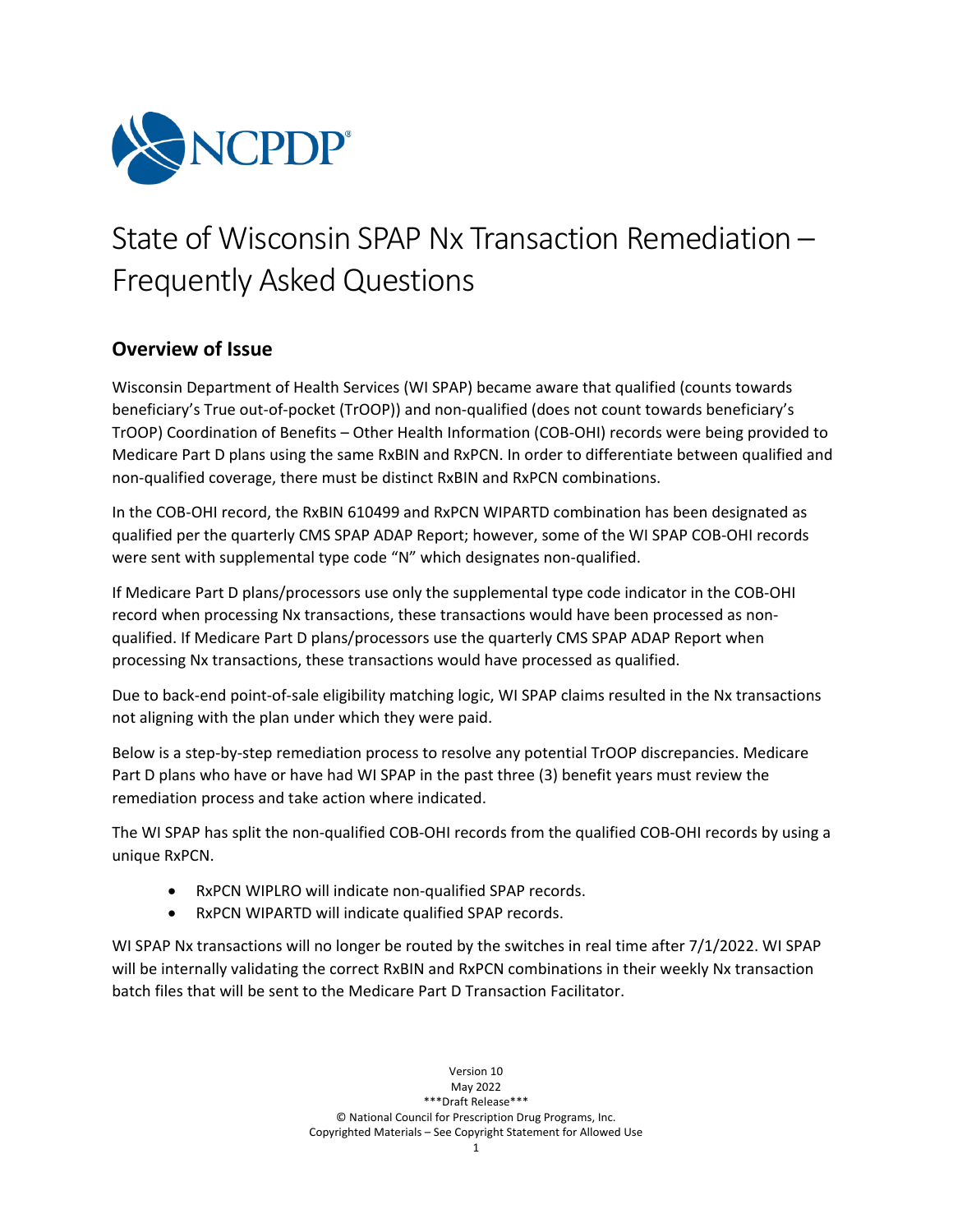## **Step-by-Step process**

- 1. Medicare Part D plans working with their PBMs will confirm that WI SPAP COB-OHI records with BIN = 610499 PCN = WIPARTD and supplemental type code = N have been deleted. Since this was never a valid combination, there should not be any COB-OHI records for any beneficiaries with the PCN = WIPARTD and supplemental type code = N. This confirmation needs to be completed by 6/30/2022.
	- a. If it is discovered there are COB-OHI records as noted above still active in their systems, Medicare Part D plans working with their PBMs must delete those COB-OHI records.
- 2. The Medicare Part D Transaction Facilitator will stop transmitting Nx transactions for WI SPAP BIN = 610499 beginning 7/1/2022. This process will remain on hold until the historical Nx transaction are sent in step 8 below.

## *Question for Step 2:*

## *What if Nx transactions are received after 7/1/22 by WI SPAP but before the one-time cleanup has been completed? Who should Plans/PBMs contact – the Medicare Part D Transaction Facilitator or WI SPAP?*

A: Since real-time routing of the BIN/PCN to the Medicare Part D Transaction Facilitator has been terminated for WI SPAP, this should not occur. However, if this occurs, Medicare Part D plans/processors should report these real-time Nx transactions to the Medicare Part D Transaction Facilitator by emailing the details to [TBTsupport@RelayHealth.com.](mailto:TBTsupport@RelayHealth.com)

3. The Medicare Part D Transaction Facilitator will generate and send N2 reversal transactions for all beneficiaries that have WI SPAP supplemental coverage and have received Nx transactions where the last status was an N1 or N3 for dates of service 07/01/2019 – 6/30/2022. This will begin on or about 7/1/2022.

## *Question 1 for Step 3:*

*How will the N2 reversals that we get a month prior to new N1 affect beneficiary's TrOOP? A1:* Per Chapter 14, plans/PBMs should be using the BIN/PCN combinations on the CMS Qualified SPAP/ADAP Quarterly Report to determine how to apply Nx transactions. If an Nx transaction has a BIN/PCN combination that is on the CMS report, those Nx transactions should be applied as qualified (TrOOP-able). If Plans/PBMs are processing consistent with the guidance, the Nx transactions with the WI SPAP Qualified BIN/PCN = 610499/WIPARTD with a Supplemental Type Code = N, indicating non-qualified, should have been processed as qualified (TrOOP-able). The beneficiary's TrOOP would not have been reduced and the subsequent N2 transaction would not affect the TrOOP during the delay. During this time if adjusted Prescription Drug Events (PDEs) are sent upon receipt of an N2, the PDE will reflect the Medicare Part D Patient Pay dollars in the "Patient Pay" field rather than the "Other TrOOP" field.

### *Examples A1:*

• Primary Medicare claim = Patient Pay \$100.00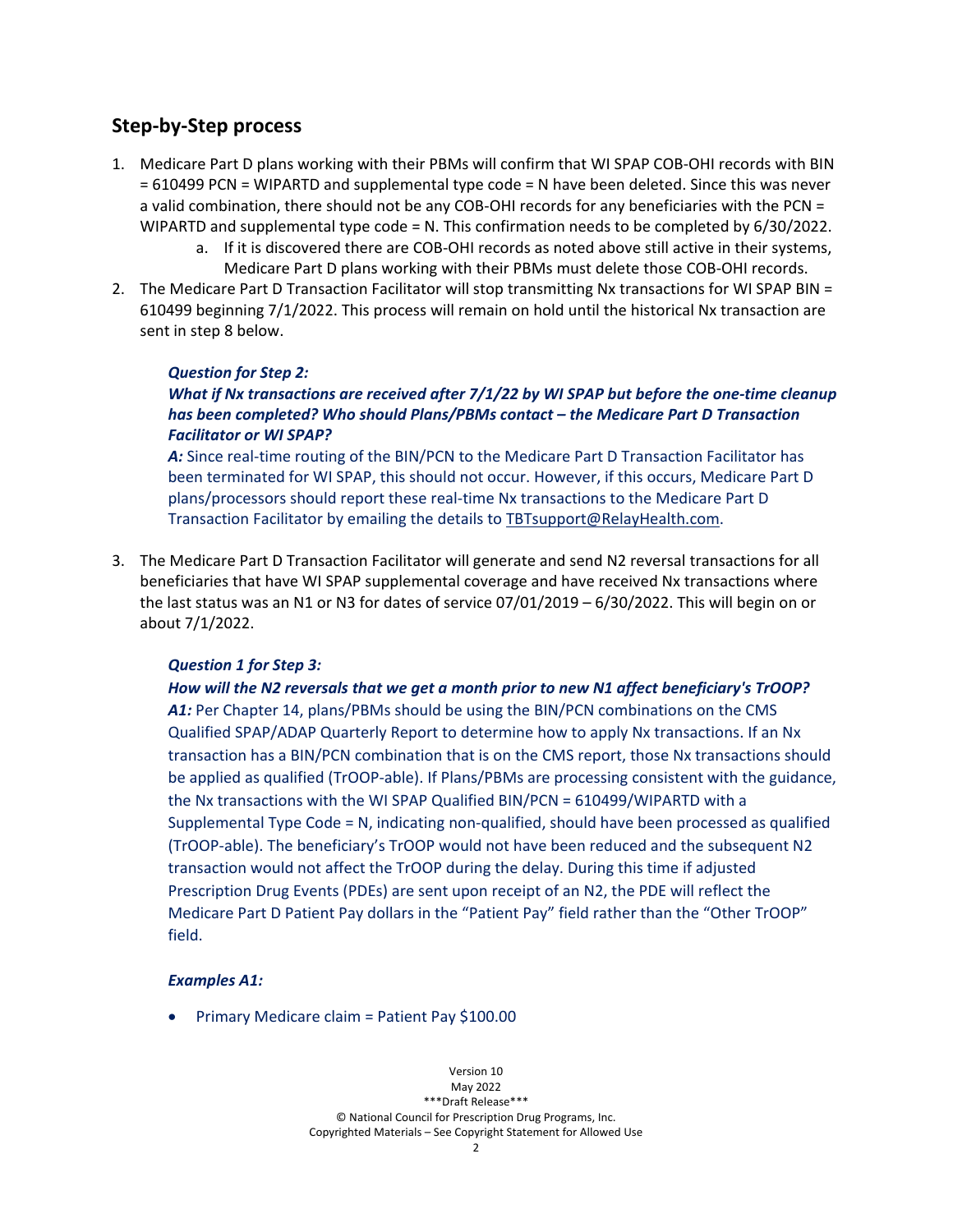- N1 transactions where BIN/PCN =  $610499$ /WIPARTD Sup type code = N Patient Pay = \$20.00
	- o Matches BIN/PCN = 610499/WIPARTD on CMS SPAP ADAP Report
	- $\circ$  Assumed other payer amount = \$80.00 applies as qualified
- Beneficiary TrOOP accumulated = \$100.00
- Other TrOOP = \$80.00

Transaction Facilitator sends N2

- Primary Medicare claim = Patient Pay \$100.00
- N2 transactions matches N1, N1 is reversed
	- $\circ$  Other TrOOP = \$80.00 is negated
- Beneficiary TrOOP accumulated = \$100.00

In Example A1, if sending an adjusted PDE\*, it will reflect the full \$100.00 patient pay which should be applied towards TrOOP.

\*Note: For the one-time cleanup, plans/PBMs may also choose to hold off sending adjusted PDEs due to the receipt of the N2 until they receive the updated WI SPAP Nx transactions.

**A2:** In the event the original N1 was processed as non-qualified based off the Supplemental Type Code = N, the beneficiary's TrOOP may have been reduced by what WI SPAP contributed and reported in Patient Liability Reduction Due to Other Payer Amount (PLRO). When the subsequent N2 is received, the amount contributed by WI SPAP would be added back into the beneficiary's TrOOP and reported on the PDE as if WI SPAP did not contribute. In this scenario, the beneficiary's benefit stage may be impacted. During the delay between the N2 reversal and the new N1, all financials should be held until all new N1 transactions are received. Part D sponsors will need to work with their PBMs to ensure financials are held during this time.

### **Example A2:**

- Primary Medicare claim = Patient Pay \$100.00
- N1 transactions where BIN/PCN =  $610499/$ WIPARTD Sup type code = N Patient Pay = \$20.00
	- o PBM does not use the CMS SPAP ADAP BIN PCN list
	- o Other payer amounts apply as non-qualified
- Beneficiary TrOOP accumulated = \$20.00
- $P LRO = $80.00$

Transaction Facilitator sends N2

- Primary Medicare claim = Patient Pay \$100.00
- N2 transactions matches N1, N1 is reversed
- Beneficiary TrOOP accumulated increases = \$100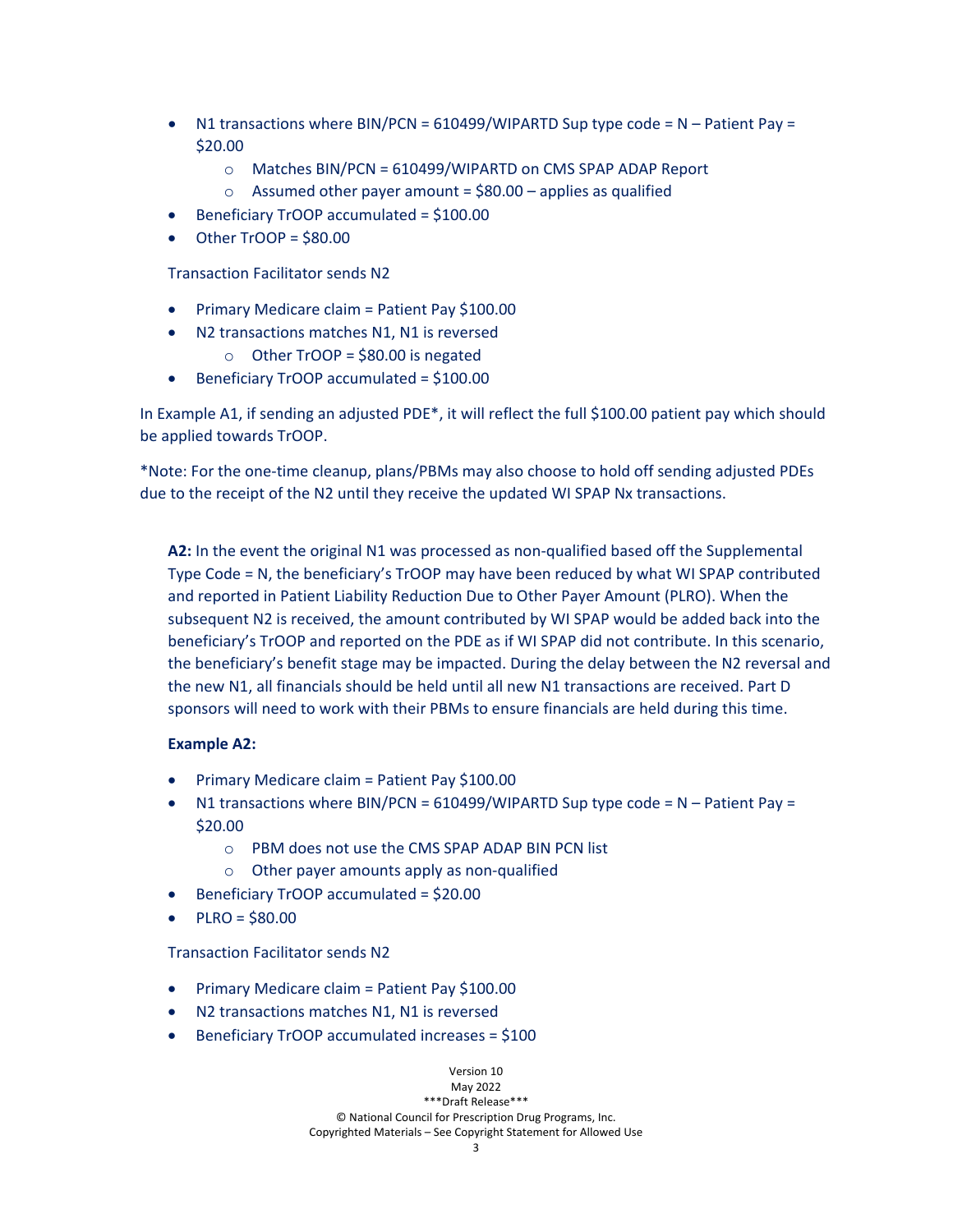Adjustment would occur since TrOOP is increased; **this adjustment needs to be held** until receipt of the new WI SPAP Nx transactions.

## *Question 2 for Step 3:*

## *What if the originally received WI SPAP Nx transactions rejected, therefore no reversal could be completed, but new N1s are sent? Is there any action required?*

*A:* Even if the original N1 is rejected, if the Medicare Part D Transaction Facilitator sends a reversal (N2) for the rejected N1, the reversal will also reject. If a subsequent N1 is then sent, it will go through the normal process and either reject or process and include in the reconciliation as applicable.

- 4. Medicare Part D plans should engage their PBMs to ensure N1 or N3 transactions have been reversed by the N2 reversals sent in step 3. If active N1 or N3 transactions are found, Medicare Part D plans working with their PBMs, will need to reverse these transactions internally.
	- a. Medicare Part D plans may use their July 2022 Nx Cumulative reject reports to ensure all N2 transactions processed successfully. If N2 transactions sent in step 3 rejected, they will need to work with their PBMs to ensure all outstanding N1 or N3 transactions are reversed internally.
- 5. The WI SPAP will send the corrected SPAP Eligibility file to CMS on 7/19/2022. This file will contain the correct BIN/PCN for the WI SPAP plans, based on the beneficiary's enrollment in the qualified (PCN = WIPARTD) or non-qualified (PCN = WIPLRO) plan(s).
	- a. Note: Beneficiaries may be enrolled in both plans and may receive multiple COB-OHI WI SPAP records.
	- b. Note: The Medicare Part D plans may not receive the updated COB-OHI WI SPAP records for up to 15 days after the WI SPAP submits the eligibility files to CMS due to CMS processing timelines.

## *Question for Step 5:*

## *When the plans receive the updated WI SPAP COB-OHI from CMS, will it affect the beneficiary's TrOOP?*

A: No, receiving the updated COB-OHI file should not affect the beneficiary's TrOOP, since this is just the COB-OHI file and all N1 and N3 transactions were reversed by the WI SPAP N2s or the internal reversals.

- 6. Medicare Part D plans should validate the new WI SPAP COB-OHI records containing PCN = WIPLRO and supplemental type code = N have been received, where applicable.
	- a. Note: Beneficiaries may be enrolled in both plans and may receive multiple COB-OHI records including and updated WIPARTD COB-OHI record(s).
- 7. The WI SPAP will send a batch Nx transaction file of historical claims to the Medicare Part D Transaction Facilitator. The batch file will contain COB claims with dates of service greater than or equal to 07/01/2019. The estimated date for historical claims is the first or second week of August 2022.
- 8. The Medicare Part D Transaction Facilitator will process the batch Nx transactions and transmit them to the Medicare Part D plans.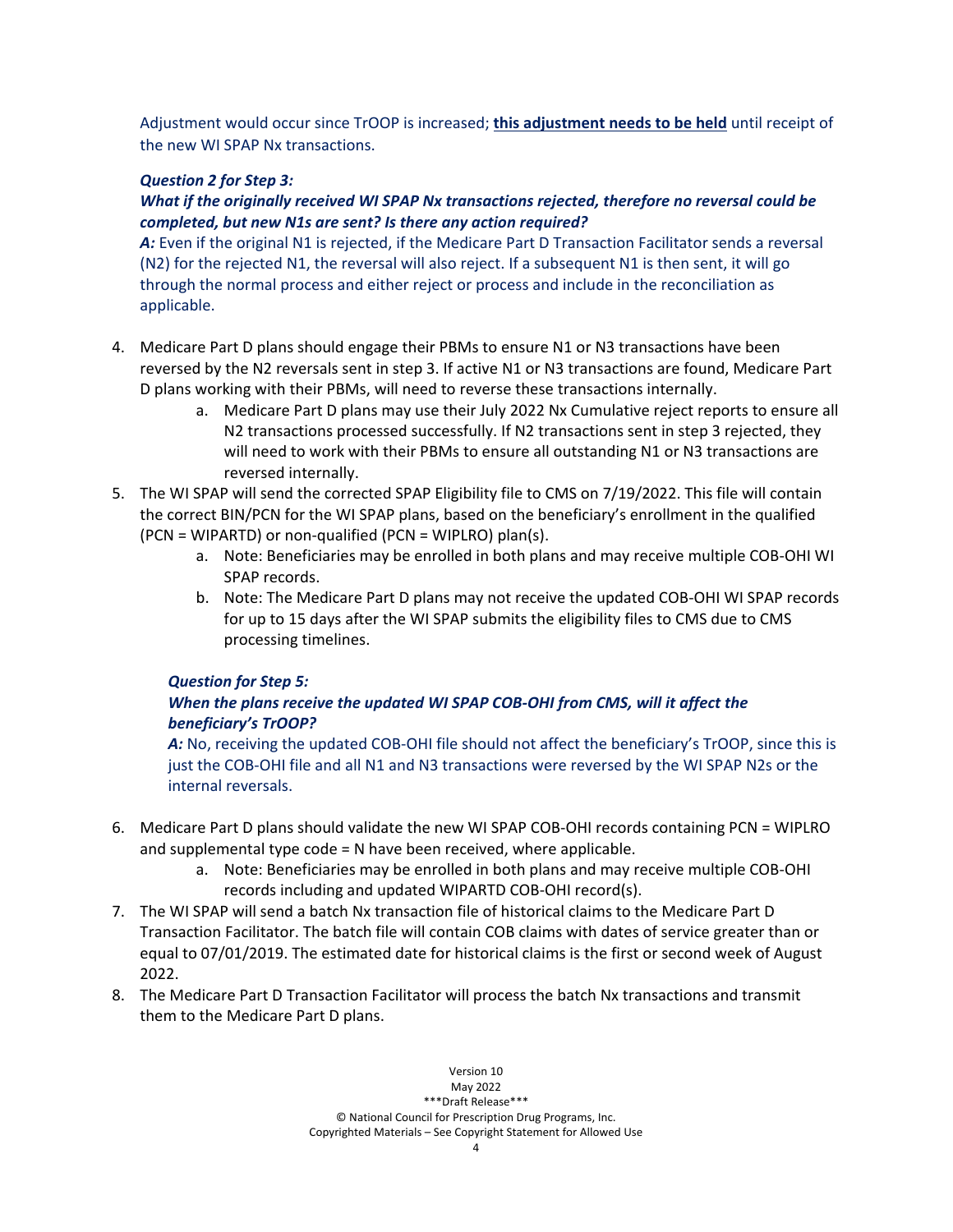- 9. Medicare Part D plans should engage their PBMs to ensure that any Nx transactions received for WIPLRO for dates of service greater than or equal to 7/1/2019 are re-adjudicated as indicated below.
	- a. As a reminder, plans are also required to process adjustments timely per 42 CFR 423.466 (a) which states the following: retroactive claims adjustments, underpayment refunds, and overpayment recoveries are whenever a Part D sponsor receives information that necessitates a retroactive claims adjustment, the Part D sponsor must process the adjustment and issue refunds or recovery notices within 45 days of the Part D sponsor's receipt of complete information regarding claims adjustment.

## *Question for Step 9:*

## *What happens if the patient paid amount on the updated N1 is different than the patient paid amount on the original N1 transaction?*

A: Beneficiary's TrOOP should reflect the updated amounts from the new N1 transaction.

- 10. Medicare Part D plans should engage their PBMs to ensure that financials are reported to the WI SPAP for reconciliation during this one-time cleanup process.
- 11. When the re-adjudication of the Nx transactions results in a beneficiary recovery or refund, those beneficiaries' claim-level detail for the Nx transactions impacted should be reported in a CSV or Excel format to the WI SPAP. It is recognized there may be other changes to the associated Part D claim (i.e., retro LICS changes) that occur during the timeframe discussed in this memo that may be included in the reconciliation process.
	- a. Because WI SPAP is responsible for beneficiary financials related to this issue, Part D plans must not pursue recoveries from beneficiaries if the re-adjudications result in net underpayments.
	- b. Because WI SPAP is responsible for beneficiary financials related to this issue, Part D plans must not send refunds to beneficiaries if the re-adjudications result in net overpayments.
	- c. Direct detail reports and inquiries should be sent t[o DHSTPL@DHS.Wisconsin.gov](mailto:DHSTPL@DHS.Wisconsin.gov) through secure email or other encrypted method.
		- i. Other Payer Cardholder ID (ID submitted on Nx transaction)
		- ii. MBI
		- iii. First Name
		- iv. Last Name
		- v. Pharmacy NPI
		- vi. Prescription number
		- vii. Date of Service
		- viii. Fill Number
		- ix. Primary Patient Pay Amount on the original claim
			- 1. Original benefit phase(s) in which the claim paid (optional)
		- x. Primary Patient Pay Amount on the updated claim after the non-qualified Nx was applied and TrOOP reduced.
			- 1. New benefit phase(s) in which the claim paid (optional)
		- xi. Refund or recovery amount(s)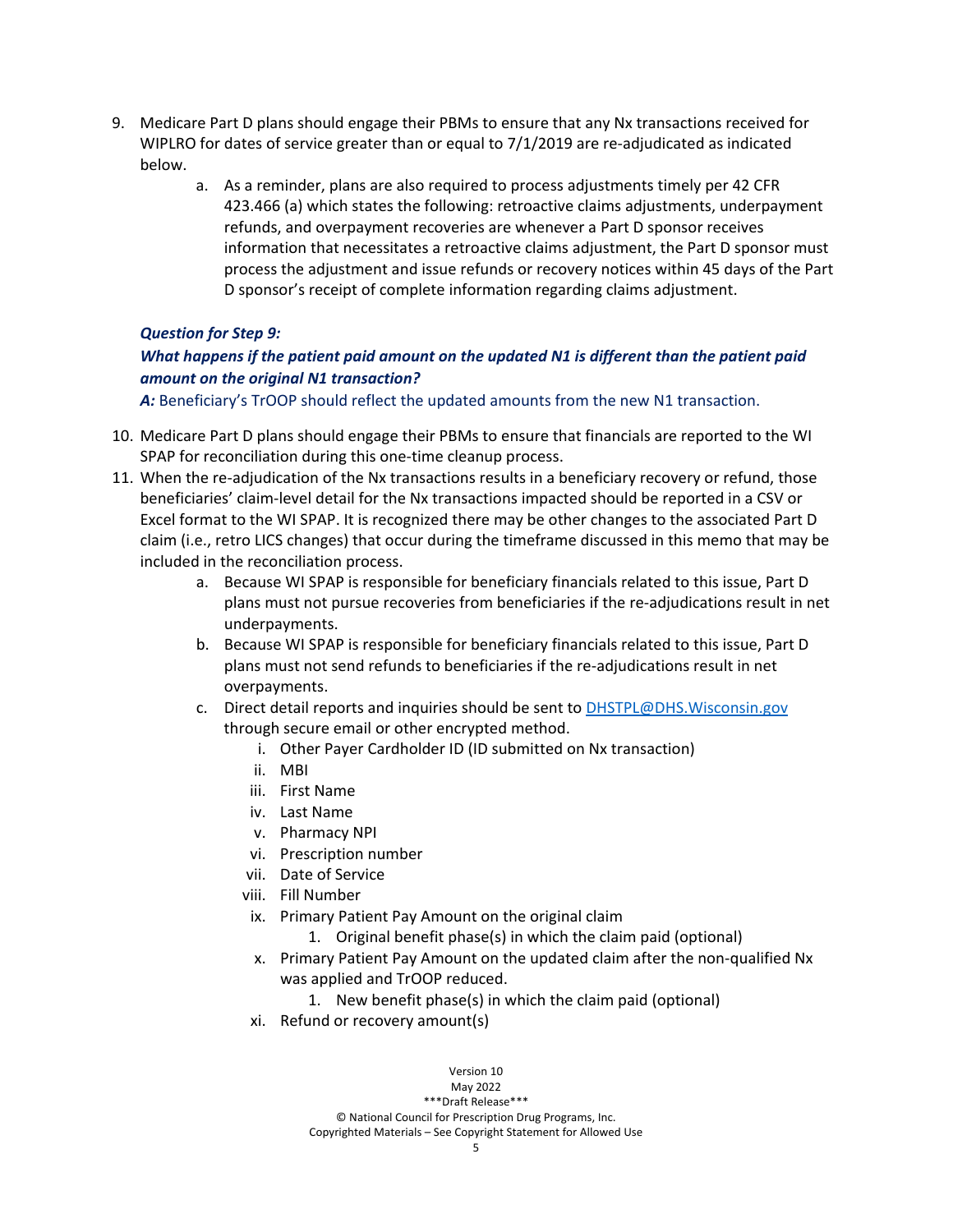#### *Question 1 for Step 11:*

## *After I apply the updated Nx, it results in a net refund. Should Medicare Part D Plans send refunds directly to the beneficiary?*

*A:* No, the refunds should be sent to the State of Wisconsin with the detail claim information included as stated in step 11.

#### *Question 2 for Step 11:*

## *After I apply the updated Nx, it results in a net recovery. Should Medicare Part D Plans pursue recoveries directly from the beneficiary?*

A: No, the recoveries should be sent to the State of Wisconsin with the detailed claim information included as stated in step 11.

## *Question 3 for Step 11: Will there ever be an instance where payment is due between WI SPAP and the Part D plan sponsor? If so, do we need to specify address/payee information in the Direct Detail reports being sent to WI SPAP?*

*A:* Yes, address/payee information should be included in the encrypted email sent to WI SPAP.

*Question 4 for Step 11: Direct Detail reports – For refunds or invoice amounts for claims that processed due to the one-time cleanup but outside of WI SPAP claims, how should plans communicate the invoice or refund information? For example, a retro-LICS change that was held during the clean-up process could result in refunds due, or due to the shift in TrOOP dollars, subsequent claims may get impacted, but it may not impact the WI SPAP N1 claim itself. Since we confirmed on the NCPDP WG9 Coordination of Benefits Contractor (COBC)/Benefits Coordination & Recovery Center (BCRC) Task Group call only WI SPAP details should be included in the file, can an example be provided in an FAQ of what this would look like on the detail report?*

*A:* The details of all affected claims – regardless of why it was affected – should be sent to WI SPAP.

12. The WI SPAP Nx transactions will no longer be routed by the switches in real time after 7/1/2022. Paid claims (Nx transactions) will be transmitted to the Medicare Part D Transaction Facilitator using a weekly batch process.

#### *Question 1 for Step 12:*

#### *How long will WI SPAP be sending Nx transactions in BATCH mode?*

*A:* Batch mode will be the normal process for WI SPAP moving forward and may create late Nx transactions.

#### *Question 2 for Step 12:*

#### *Will BATCH mode create latent Nx transactions?*

A: Yes, WI SPAP sending Nx transactions via the batch mode will create latent Nx transactions. Part D plans and their processors should use their established procedures to process these latent Nx transactions.